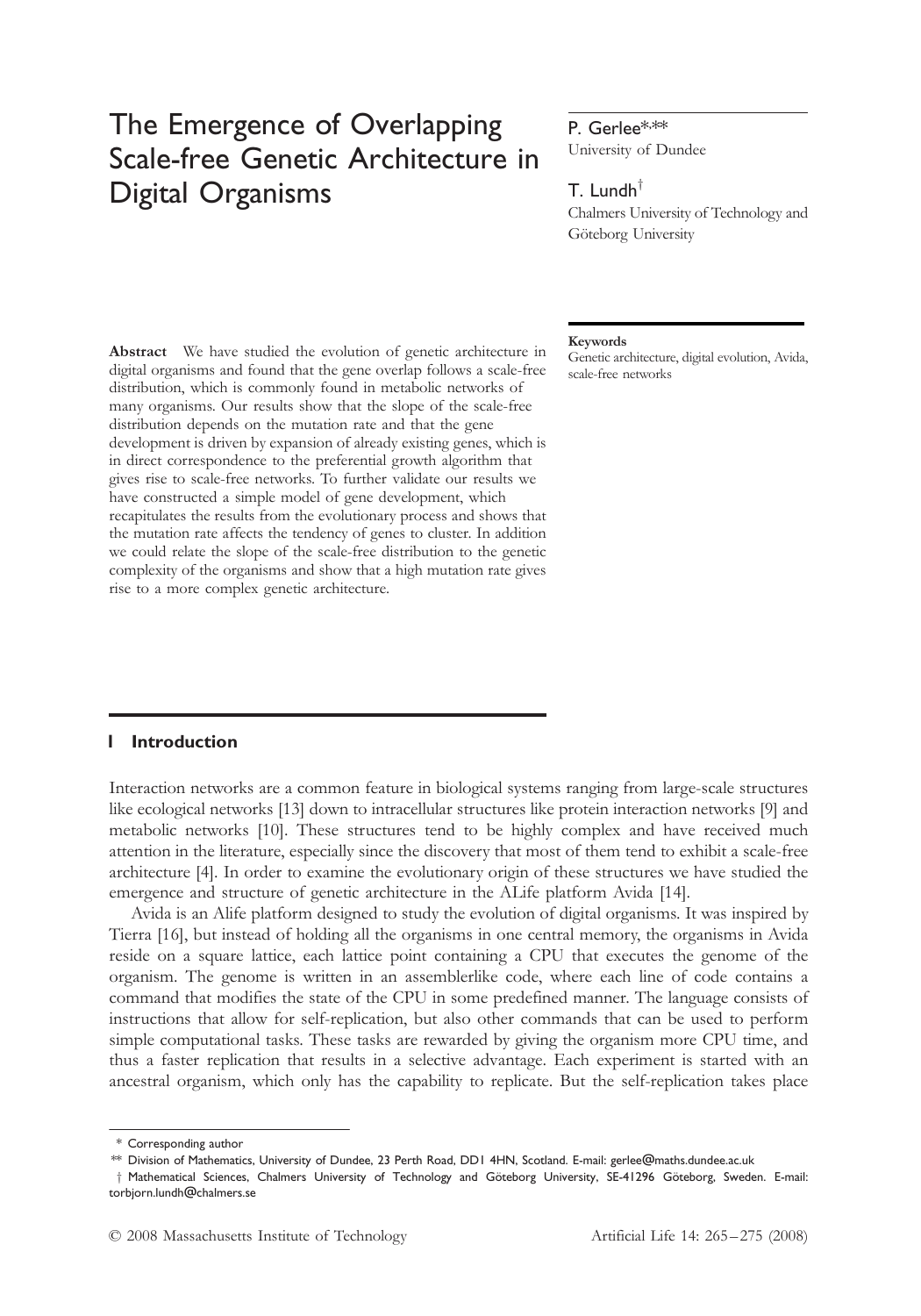under mutations, which means that genotypes with computational capabilities eventually emerge, and these will compete for the limited space on the lattice.

The genetic architecture of evolved Avida creatures turns out to be highly complex and hard to interpret [8, 12]. This is mainly due to their highly interconnected structure, where subroutines or genes that perform different tasks in the genetic code share instructions and overlap with each other. The genetic code of Avida creatures consists of assemblerlike code, where each line of code can be thought of as an amino acid. The language allows for nonlinear execution of the code; this, plus the fact that genes tend to overlap, makes the code difficult to analyze. One way to overcome this is to visualize the genetic structure by depicting the execution of a creature in a circular execution diagram. This shows the nonlinear execution, but more importantly displays where in the genome certain genes are located. A typical example of these circular diagrams can be seen in Figure 1, which exhibits a complex genetic architecture, with a nonlinear execution sequence and overlapping genes.

A natural question to ask is why overlapping genes emerge in these digital organisms. There are two main reasons: Firstly, it is much easier to develop a new gene by modifying an already existing gene; hence genes tend to cluster [12]. For such a gene development, see for example Figure 2, which



segments outside the main circle, where each dot stands for a command, and where the jumps are depicted as circular arcs (hyperbolic geodesics) inside the circle. Solid arcs represent forward jumps, and dashed arcs represent backward jumps. The execution is started at 12 o'clock and proceeds in a counterclockwise fashion. Note the nonlinear execution order and that the ''genes'' are overlapped. This type of diagram was introduced in [7]; see also [1] for similar illustrations.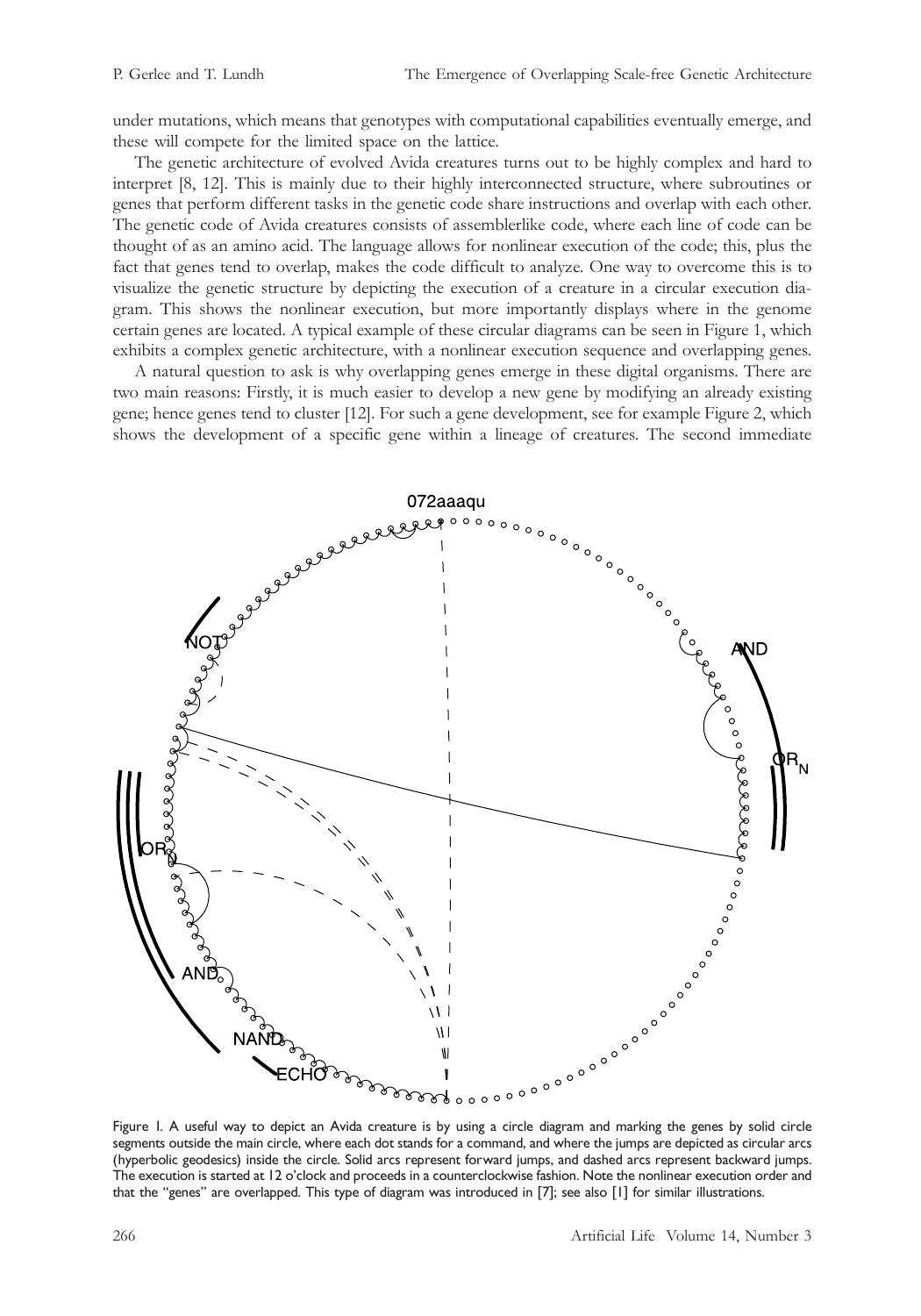P. Gerlee and T. Lundh The Emergence of Overlapping Scale-free Genetic Architecture



Figure 2. An illustration of how genes develop over time. We have chosen to illustrate the Boolean genes by standard electric circuits. The development of these circuits shows both the tendency to build a new gene using an old one, and also that genes are not always developing into strictly increasing higher complexity; see, for example, the jump from 6,033 to 7,598, where a less complex function is evolved. The genes are taken from a single lineage, and the time points show when the new gene appeared in the lineage.

reason is that since the Avida environment is highly competitive, it is of great value for a creature to be able to reduce the deleterious effects of random mutations [8, 6]. This is achieved by letting some instructions take part in several genes, which implies that the total number of instructions needed to encode the genes is reduced. This will also reduce the time needed for the creature to generate an offspring (i.e., the gestation time). Due to the high competition in Avida, any fitness loss will likely lead to extinction of the mutant, which implies that the simultaneous loss of several genes and the loss of only one are equally lethal for a mutant (see [7] for more details). Hence it is a good strategy to stack the genes more or less on top of each other, to make the genome less vulnerable to random point mutations.

The interconnected genetic structure of Avida creatures makes them comparable to metabolic networks of many organisms, which are known to be highly complex and interconnected and to often exhibit a so-called scale-free structure [10]. Viewing the genetic architecture as a network structure makes it possible to illustrate its connectivity properties and to compare it with real metabolic networks. By doing this we can get another perspective on the genetic architecture in the Avida codes and point out analogies with other evolutionary driven systems.

For metabolic networks the scale-free structure means usually that the probability  $P(k)$  of finding a metabolic substrate that takes part in  $k$  separate reactions scales as  $k^{-\gamma}$ . If one represents the metabolic network as a graph where the nodes correspond to substrates and the edges to chemical reactions, then this means that the probability of finding a node with connectivity  $\breve{\vec{k}}$  scales as  $\vec{k}^{-\gamma}$ . This relation has also been shown to be true for other complex networks like the WWW, social networks, and power grids [4]. It should be noted that there exists a degree of controversy regarding the scale-free properties of these networks; see for example [18, 17].

Scale-free networks can be generated by a growth algorithm that has two basic ingredients: growth and preferential attachment [4]. The former means that number of nodes in the network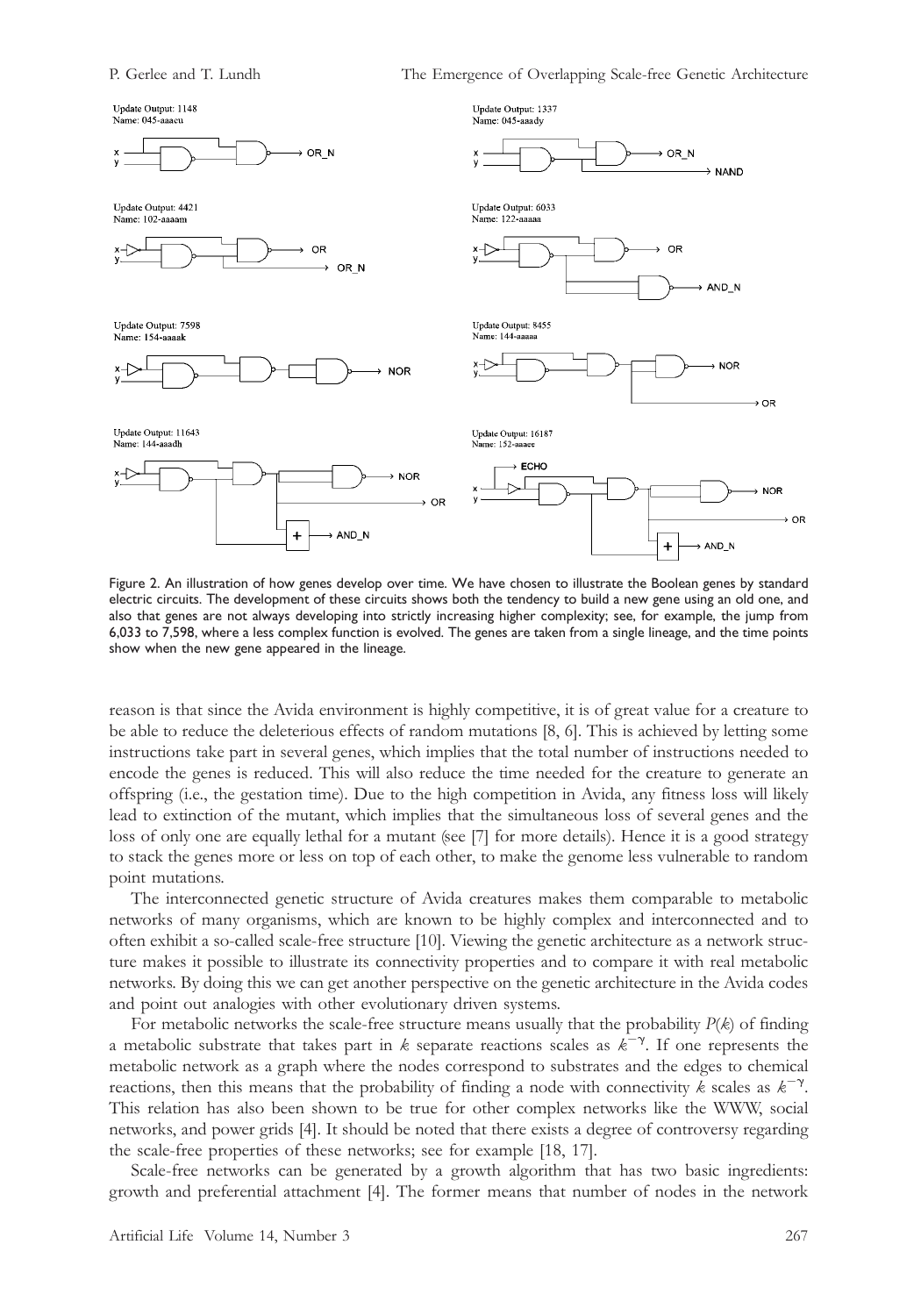does not remain constant, but instead new nodes are added over time; the latter, that when new links are being added to the network, they are more likely to be connected to nodes that already have a large number of links.

The connectivity of scale-free networks tends to be dominated by a few highly connected hubs. This structure leads to a high robustness against random errors, meaning that the removal of a random node in the network is unlikely to affect the overall performance of the network [3]. For further reading on scale-free networks consider [5] and [2].

It has been suggested [15] that scale-free networks are likely to appear in an evolutionary setting, as these networks are tolerant to mutations, but still have the capability to evolve through additions of new nodes. Motivated by this, we propose to study the emergence of scale-free network architecture by studying the genetic structure of digital organisms in the Alife platform Avida. This is of course a simplified system compared to the evolution of real genetic or metabolic networks, but the simplicity also allows for a greater understanding of the dynamics. First of all, there is no representation of gene products in Avida; instead the genes are used for computations, which are meant to represent beneficial chemical reactions. This implies that the interactions can only occur on the level of the genome, which manifests itself as gene overlap or different genes sharing the same instructions. This means that the Avidian creatures do not have any metabolic networks, but there still exist interactions between different genes that constitute their digital metabolism, and these interactions will be the subject of our study.

# 2 Genetic Architecture of Digital Organisms

The genetic architecture of digital organisms has been investigated in a large number of publications. Much of the work has focused on the effects of epistasis and the robustness of the genetic architecture. In a study of simple and complex digital organisms (organisms that could only replicate and organisms with computational abilities), Lenski et al. [11] showed that simple organisms in general are more fragile than complex ones. They also showed a difference in how mutations affect the fitness of the organisms, in that complex organisms display a higher degree of epistatic effect of mutations, that is, the genes of the complex organisms have a higher degree of interdependence than their simple counterparts. In another study on gene epistasis by Wilke and Adami [19], they investigated the average effect of mutations and the strength of directional epistasis. They show that there exists a tradeoff between the average fitness loss of a single mutation and epistatic effects, and that the two cannot be optimized separately in the evolutionary process. The robustness of digital organisms has been investigated by Edlund and Adami [6]. By evolving digital organisms in a environment with a low mutation rate up to a certain complexity and then inserting them into a high-mutation environment, they could show that average deleterious effect of mutations is decreased. This effect is achieved by breaking up links between genes and thus reducing the epistatic effects of mutations.

The above studies have all investigated the average effect of mutations without considering the detailed structure of the genetic architecture. This was considered by Lenski et al. [12] in a study on the evolution of complex features in digital organisms. Their results show that complex genes often emerge from simpler existing genes and that evolution of complex traits indeed is possible as long as the building blocks of the complex function are also rewarded. Further, they demonstrated that the organisms with complex traits exhibited a high degree of interaction between different genes. This was done by analyzing functional genomic arrays (FGAs) or knockout matrices, a technique that has been widely used [12, 8, 6]. The FGA gives detailed information about the genetic architecture of Avida creatures, and we intend to use this technique to investigate the structure of the genetic architecture.

## 2.1 Functional Genomic Array

The FGA is an  $N \times M$  binary matrix, where N is the length of the genome and M is the number of possible tasks the creature might perform, including replication. The entry at position  $(i, j)$  is 1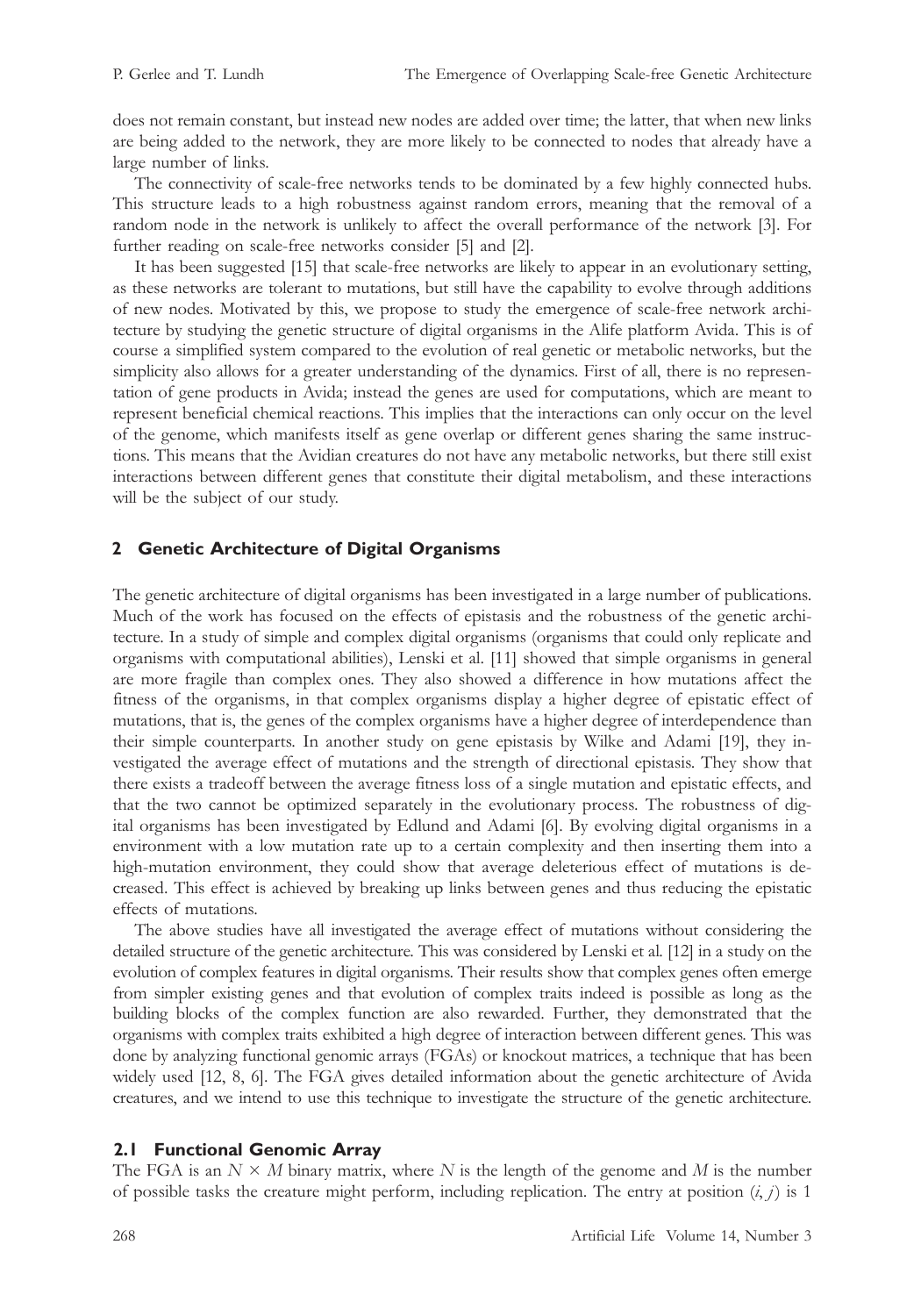if instruction number  $i$  is involved in the calculation of task number  $j$  and 0 otherwise. An example of a typical FGA can be found in Figure 3. The FGA not only serves as a visual aid, but can also be used to gain quantitative knowledge about the genetic structure. One example is the gene correlation [8], which is calculated from the FGA. This is a measure of how clustered the genes are and has been shown to depend on evolutionary settings like the mutation probability.

If we sum the FGA along the rows, we obtain a vector  $T$ , which we name the *gene distribution*. This vector is of length  $N$ , and  $T_i$  is the number of tasks (genes) that depend on instruction *i*. From this it is obvious that  $0 \le T_i \le M$ , where  $T_i = 0$  means that instruction *i* is not involved in any genes, and  $T_i =$  $M$  means that instruction  $i$  is used by all genes in the digital organisms. From another perspective we can view  $T_i$  as the number of genes that are connected to instruction i in the genome. An instruction that is connected to a large number of genes can be viewed as a hub in the genetic structure, and a mutation to this instruction would most probably have a disastrous effect on the fitness of the creature. On the other hand, a mutation to an instruction with no connection would most likely be neutral for the creature. With this in mind, we can observe that although the instructions do not form a network, they still share features with the metabolic networks found in real organisms. It is therefore interesting to measure how the vector T behaves on average, to see if it shares the scale-free structure of the metabolic networks. What we specifically ask is if we select a random instruction  $i$ , what is the probability  $P(T_i = k)$  that it will be used in k different genes. To measure the probability distribution  $P(k)$ , we evolved populations of digital organisms to a high complexity (i.e., with a large number of genes) and for each individual created an FGA and calculated the vector T. In order to also measure the effect of environmental settings, the above was performed for two different values of the mutation probability, a parameter known to affect the genetic architecture of digital organisms [8].

# 3 Materials and Methods

In these experiments we used the default settings in Avida, $<sup>1</sup>$  and the only parameter that was changed</sup> was the (divide) mutation probability.<sup>2</sup> We considered two different values of the mutation probability: low ( $p = 0.001$ ) and high ( $p = 0.005$ ). In this type of experiment it would be optimal to compare creatures from the same phenotype (i.e., that can perform the same tasks), but as evolution in Avida proceeds at a different pace in each run, one has no guarantee that a certain phenotype has evolved after a fixed number of updates. One way to accomplish this would be to reward only those functions that we want the phenotype to perform and use a large number of fixed updates, but this approach also has its drawbacks. If the required phenotype appears early in evolution, then the code is optimized during the rest of the run, as no new functions are rewarded. If a creature from the above run is compared with a creature from a run where the required phenotype appeared just before the maximal number of updates, their genetic architecture will certainly be found to differ, as one creature has optimized its coding while the other has not. Instead we decided to compare creatures with approximately the same complexity. This was done by extracting a creature from the dominant genotype after 40,000 updates in each run; if it had reached a certain degree of complexity (it managed at least five tasks including replication), it was kept for analysis. For each value of the mutation probability, 50 creatures were collected and analyzed. That is, for each creature the FGA was calculated using a replica of the CPU in Avida, and from the FGA the vector T was calculated. The probability distributions of the entries in T were then averaged over all creatures from the same setting.

# 4 Results

The creatures that had evolved at the low mutation rate ( $p = 0.001$ ) on average managed 6.3  $\pm$  1.3 tasks. The probability distribution  $P(k)$  can be seen in Figure 4, where it is shown in a log-log plot.

<sup>1</sup> Avida version 1.3 was used for all experiments reported in this article.

<sup>2</sup> Supplementary material can be found at http://www.math.chalmers.se/~torbjrn/scale-free.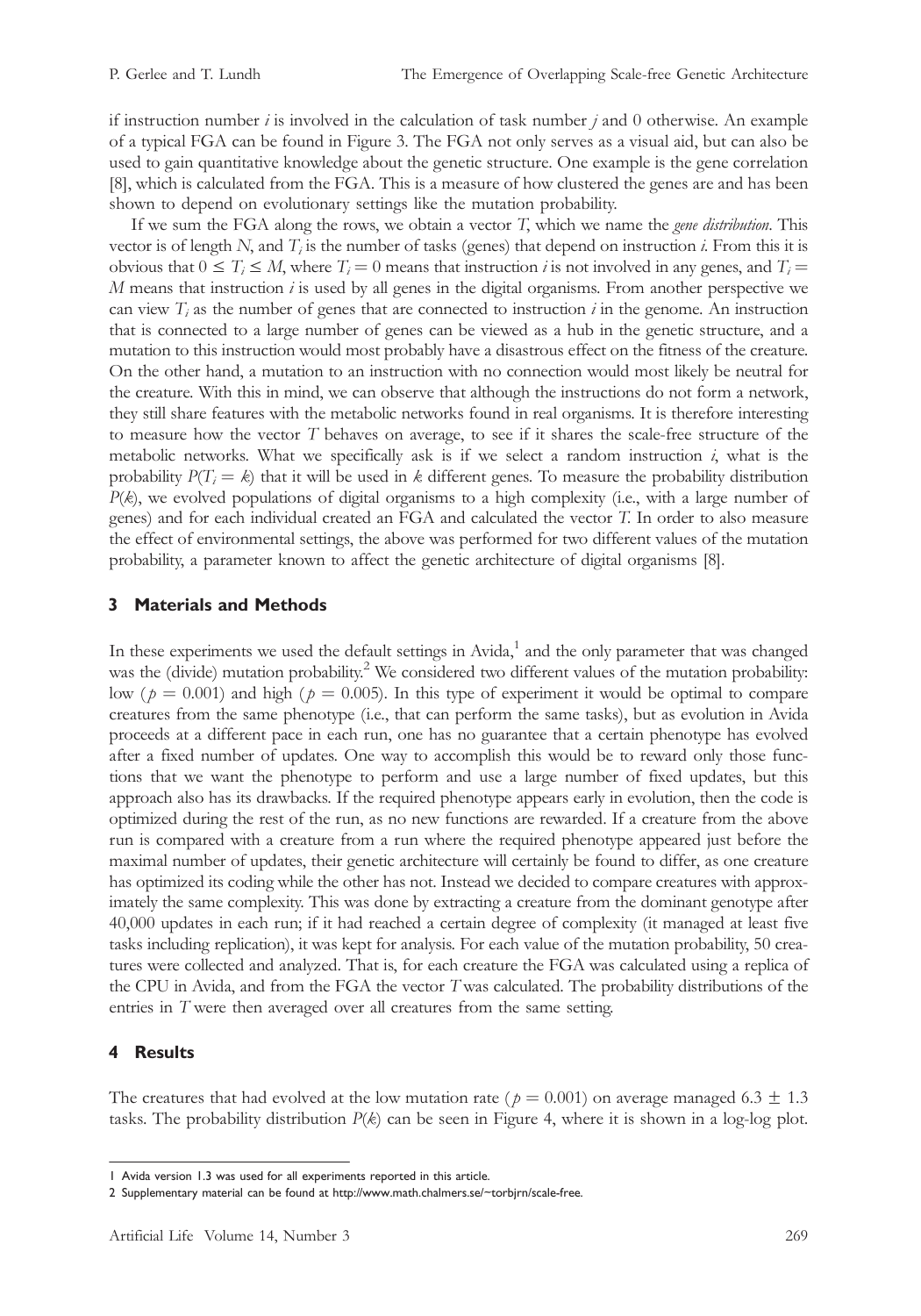

Figure 3. Typical example of a FGA. Each row represents an instruction, and each column a task (gene). An instruction is colored white in a task column if the task depends on that instruction, and gray if not.

The distribution shows a clear tendency toward scale-free behavior, with a negative slope of  $\gamma = 2.5$ (correlation coefficient  $\rho = -0.99$ ). This means that the distribution of connections for an instruction scales as  $P(k) \sim k^{-\gamma}$ .

For the high mutation rate ( $p = 0.005$ ) the mean number of tasks was 7.1  $\pm$  1.3. The probability distribution  $P(k)$  can be seen in Figure 5, where it is shown in a log-log plot. Again the distribution shows a clear tendency toward scale-free behavior, this time with a negative slope  $\gamma = 2.2$ (correlation coefficient  $\rho = -0.99$ ). The data was also fitted with exponential curves  $(P(k) \sim e^{-\beta k})$ , but this gave fits with correlation coefficient  $\rho = -0.95$  in both cases, which suggests that a power law describes the data better.

#### 5 Dynamic Model of Gene Clustering

In random networks the scale-free behavior can be obtained from a growth algorithm that only contains two basic components: growth and preferential attachment. Can the scale-free behavior of the gene distribution observed in the previous experiments be explained from a similarly simple growth algorithm?

In order to answer this question we have constructed a simple dynamic (Monte Carlo) model that mimics the complex process of gene clustering in Avida creatures. The basic idea behind the model is that new genes are more likely to appear in connection with existing genes [12]. This preferential attachment of new genes is controlled by a parameter  $r$ , the gene attraction. To a first approximation  $r$  can be interpreted as the probability that a mutation transforms an existing gene into one that is capable of performing multiple tasks. This depends on the instruction set that is being used, and also on the type of functions that are rewarded. If functions that are computationally close are rewarded, then the gene attraction will be high. But part of the gene attraction can also be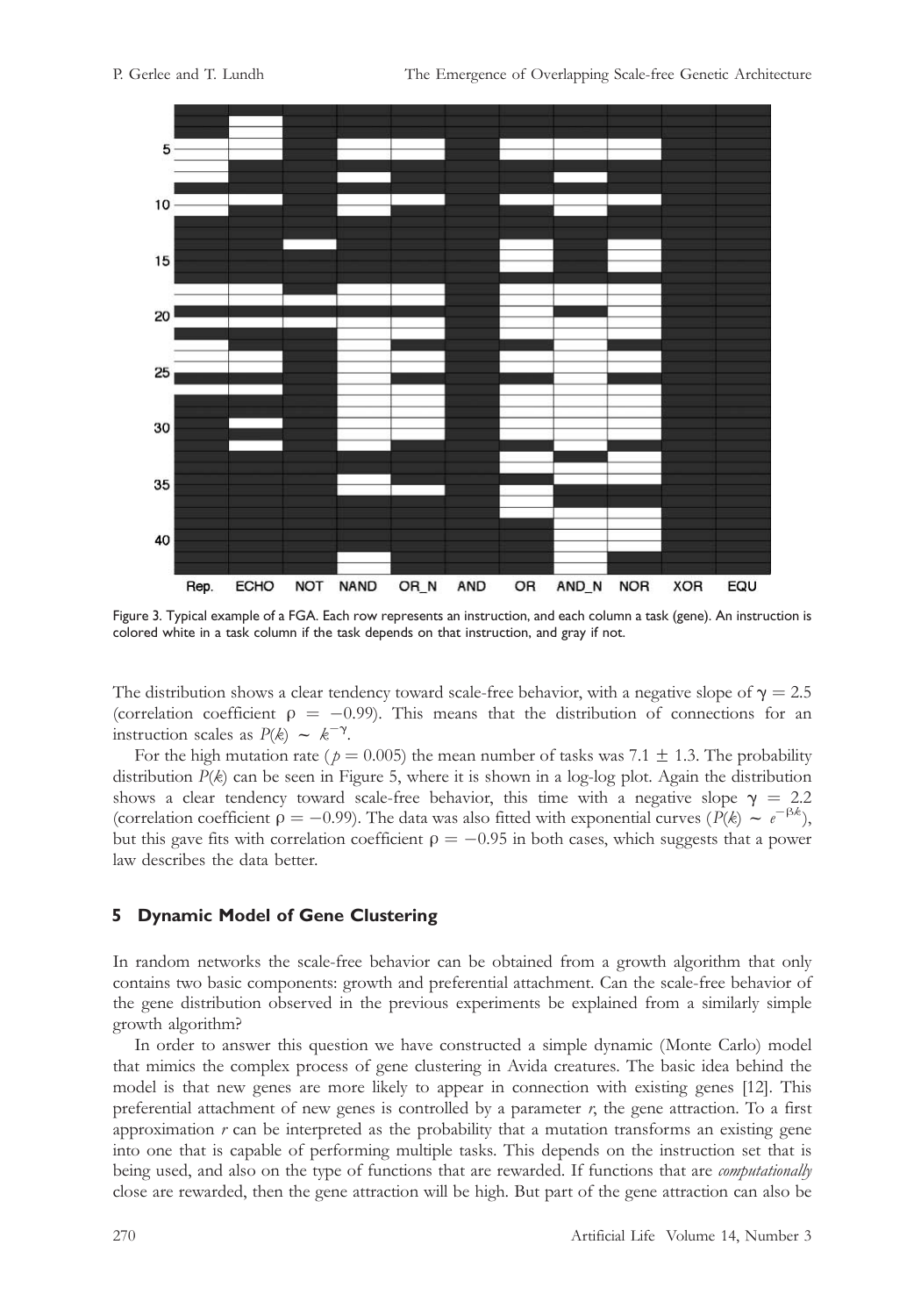

Figure 4. The gene distribution  $P(k)$  for the low mutation rate  $p = 0.001$  plotted in a log-log diagram. Note that graph is shifted to the left [i.e.,  $log(k + 1)$  is plotted] to allow for a logarithmic plot. The gene distribution shows a scale-free tendency with  $y = 2.5$ . The error bars correspond to 1 SD.

given an evolutionary interpretation. From our experiments with Avida we have observed that creatures that have evolved under a high mutation rate on average have a higher clustering of genes  $(0.8 \pm 0.5)$  genes per instruction for the low mutation rate, compared to 1.1  $\pm$  0.5 for the high mutation rate). As the instruction set and rewarded functions are the same for both the high and the low mutation setting, this implies that the mutation rate influences the probability of genes to cluster. In fact the gene attraction is a priori (i.e., explicitly) independent of the mutation rate, but the environment in which the population evolves selects for genotypes with a high gene clustering [8],



Figure 5. The gene distribution  $P(k)$  plotted in a log-log diagram. The mutation rate is  $p = 0.005$ . Note that the graph is shifted to the left to allow for a logarithmic plot. The gene distribution shows a scale-free tendency with slope  $\gamma$  = 2.2. As above, the error bars correspond to 1 SD.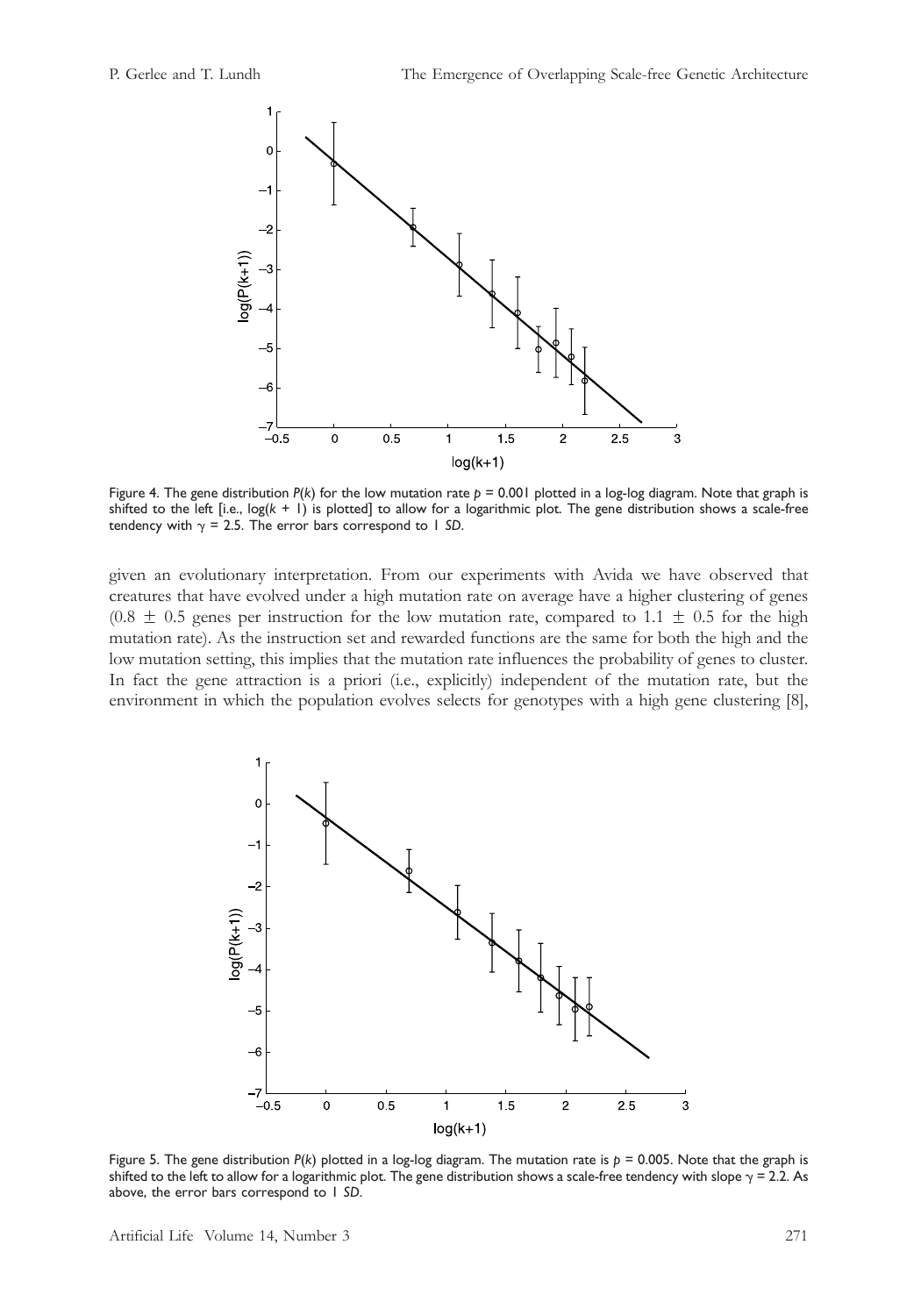which can be interpreted as a dependence of the mutation rate on the gene attraction. A high mutation rate would then correspond to a higher value of the gene attraction.

#### 5.1 Model Description

Each Monte Carlo simulation is started with a genome of length L, which does not contain any genes. For simplicity we will consider a fixed genome length, although this is not the case in the evolution of Avida creatures (under the default settings). We will for simplicity consider genes of a fixed length  $\Delta$ . The genes will further be assumed to be constructed of a set of simply connected instructions, which is not strictly true in Avida. At each time step of the simulation a new gene is added to the genome. The position of the new gene is determined by the current gene distribution, and the probability  $Q(i)$ that the center of the new gene appears at instruction  $i$  is given by

$$
Q(i) = \frac{rk_i + 1}{\sum_{j=1}^{L} (rk_j + 1)}
$$
(1)

where  $k_i$  is the number of genes that already are connected to that instruction. After the site of the new gene has been chosen all instructions that the gene covers have their  $k_i$ 's incremented by one. This model contains the two components that shape the growth of scale-free networks namely (i) growth (new genes are constantly added to the genome and thus creating new connections), and (ii) preferential attachment (new genes are more likely to appear where the gene distribution already is high).

Figure 6 shows the result of two typical simulations with differing values of the gene attraction  $r$ . The left plot shows the gene distribution for a low gene attraction  $(r = 1)$ , while the right is for a higher attraction ( $r = 10$ ). The other parameters were fixed at  $L = 100$ ,  $\Delta = 15$ , and the number of genes  $N = 8$ . From this plot it can be seen that a higher gene attraction gives rise to highly overlapping genes, while the low  $r$  case gives a more uniform gene distribution.

The comparison between the dynamic model and the results from Avida creatures was performed by simulating a large number of gene distributions (1,000 different realizations of the process), calculating the probability distribution  $P(k)$ , and comparing it to the one obtained from Avida. All parameters for the model were estimated from the Avida organisms, except the gene attraction, which was used to fit the model to the data obtained from the Avida experiment. Figure 7 shows the gene distribution  $P(k)$ , with parameters estimated from the high mutation rate ( $p = 0.005$ ). The genome length was set to the average value among those creatures,  $L = 130$ ; the gene length, to the



Figure 6. The gene distribution at the end of two simulations with different values of r, all other parameters being fixed at  $L = 100$ ,  $\Delta = 15$ , and the number of genes  $N = 8$ : (a)  $r = 1$ , and (b)  $r = 10$ . The higher gene attraction gives rise to clustered genes; the lower, to a more uniform gene distribution.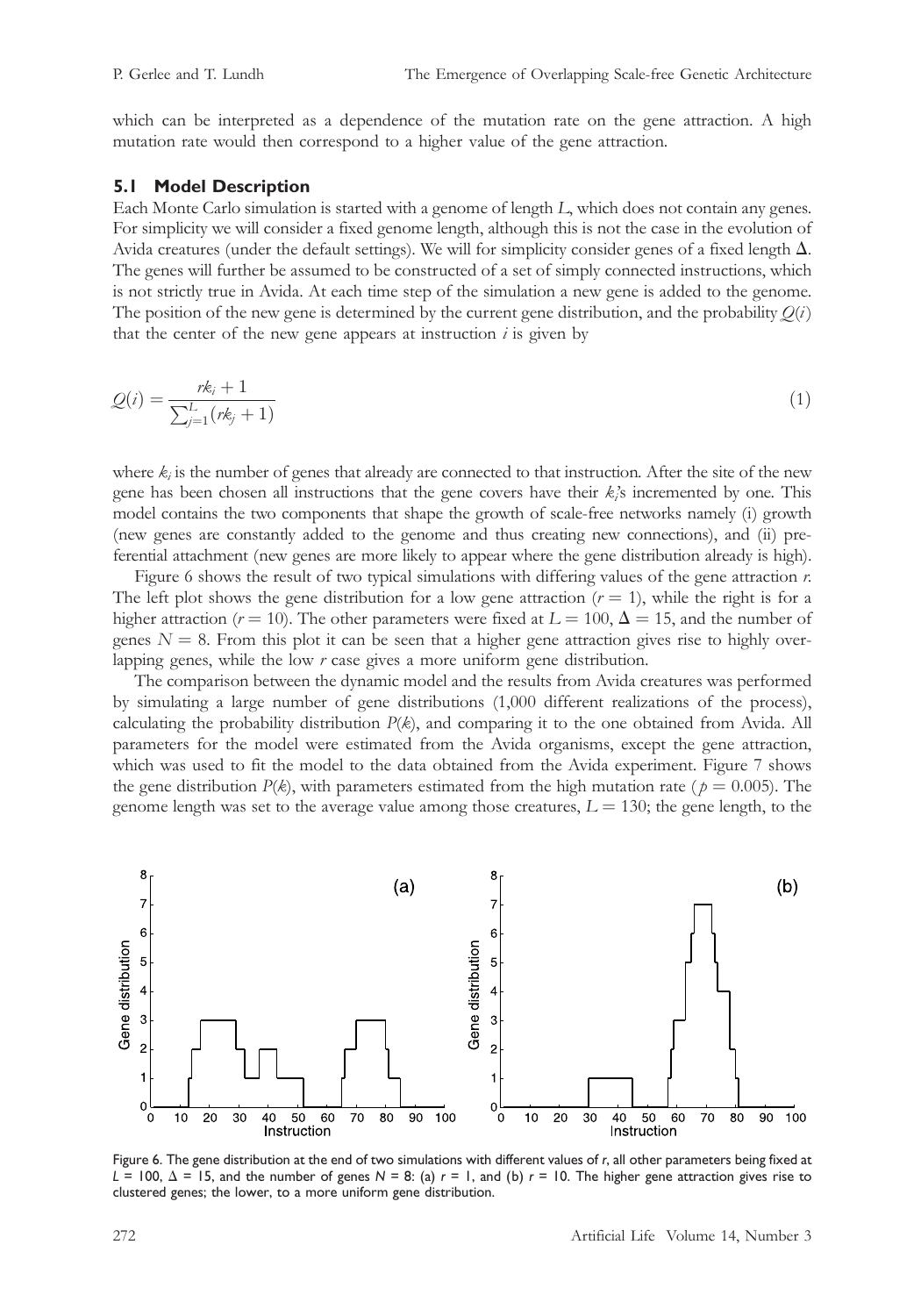

Figure 7. The gene distribution from the simple Monte Carlo model of gene attachment plotted together with the actual gene distribution from creatures that have evolved under the high mutation rate. The plot shows that the model recovers the scale-free behavior and shows good agreement between the model and the data when the gene attraction  $r = 6.5$ . The error bars correspond to 1 SD.

average  $\Delta = 15$ ; and the number of genes, to  $N = 7$ , the average in the population. The gene attraction r was fitted to the data using a least squares method and was found to be  $r = 6.5$ . The plot shows that the model also gives rise to scale-free behavior and that it matches the results from Avida quite well.

In order to further investigate the behavior of the model, we measured how the exponent  $\gamma$  in the scale-free distribution depends on the gene attraction r. The results can be found in Figure 8, and



Figure 8. Using the dynamic model of gene clustering, the fitted exponent  $\gamma$  in the scale-free distribution is plotted as a function of the gene attraction r.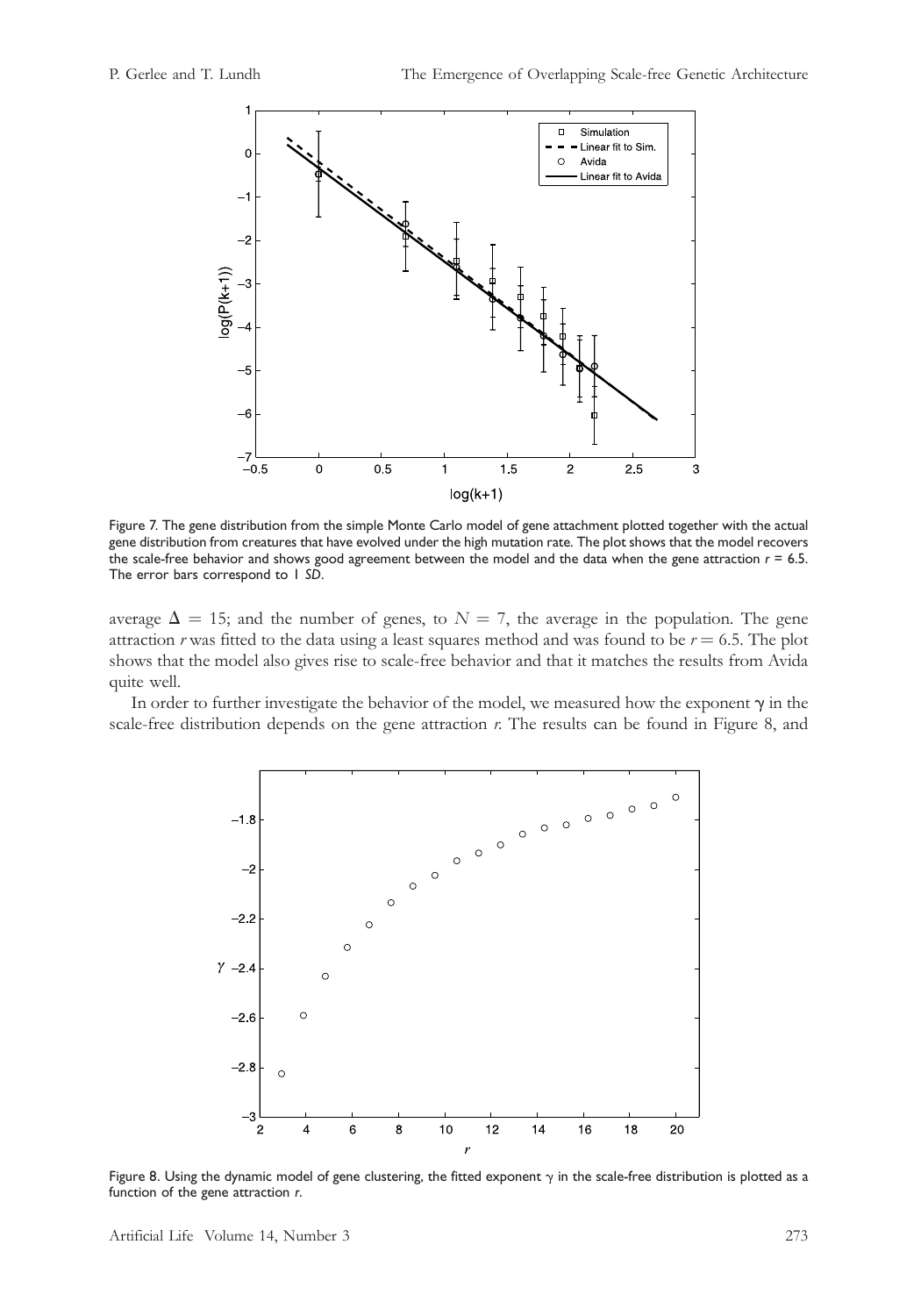show that  $\gamma$  is an increasing function of the gene attraction. This result is intuitive in that a larger  $r$ gives rise to more clustered genes, and thus to a slower decay in  $P(k) \sim k^{-\gamma}$ .

## 6 Discussion

The results from our experiments with Avida show that for both low and high mutation rates the genetic architecture of Avida creatures tends to a scale-free structure. Although the genome does not form a network in a strict sense, the overlap of genes can be interpreted as interactions between different genes, which in turn can be seen as an interaction network. It is known that scale-free networks can be generated using a simple growth algorithm that relies on growth of the network and preferential attachment. The emergence of a scale-free architecture in the genetic architecture therefore suggests that it is preferential attachment or gene clustering that is the dominating force behind gene development. It should be noted that this preferential attachment is dependent on the mutation probability, which implies that although the a priori probability for an existing gene to mutate into one that performs more functions is independent of the environment, the mutation rate affects the gene clustering because it causes selection to favor more robust coding. This was also observed in our experiments where creatures from the low mutation probability had a distribution that tailed off faster ( $\gamma = 2.5$ ) than that of the creatures from the high-mutation environment ( $\gamma =$ 2.2), implying that the low-mutation creatures had less clustered genes.

The scale-free structure was recovered from a simple Monte Carlo model of gene clustering, which suggests that the genetic architecture indeed is driven by preferential attachment to existing genes. For creatures that had evolved under the mutation probability  $p = .001$  we observed a slope of  $\gamma = 2.5$  in the gene distribution, which in the dynamic model corresponds to a gene attraction of  $r \approx 5$ . On the other hand, for creatures that had evolved under  $p = .005$  we measured  $\gamma = 2.2$ , which corresponds to  $r = 6.5$ . This confirms our hypothesis that the mutation rate affects the gene attraction, and that a high mutation rate selects for creatures with a higher degree of overlap among the genes.

The exponent  $\gamma$  can also be given another meaning by considering the genetic architectures that give rise to low and high values of  $\gamma$ . For example, consider an Avidian creature where all genes are coded sequentially in the genome (without overlap). This architecture will give rise to a connectivity distribution for which  $P(k) > 0$  only for  $k = 0, 1$  (redundant instructions and instructions involved in one gene) and  $P(k) = 0$  for all  $k > 1$ . This distribution can be viewed as the limiting case of a scale-free distribution where  $\gamma$  is tending to infinity. On the other hand consider a creature which has a fully connected architecture. This creature will have a uniform distribution of connectivity over all instructions, and thus  $P(k) = c$  for some  $c > 0$ . This can be interpreted as the limiting case of a scalefree distribution where  $\gamma$  is tending to zero. From this point of view we can interpret  $\gamma$  as a measure of genetic complexity, as the former example has a very simple genetic architecture, while the latter would be considered more complex. This would then allow us to determine the complexity of a genetic architecture by studying the exponent in the scale-free degree distribution.

In conclusion, we have shown that a scale-free genetic architecture spontaneously emerges in Avida creatures and that the exponent  $\gamma$  in the distribution depends on the mutation rate. This suggests that the scale-free architecture is a natural outcome of an evolutionary process and that the genetic information self-organizes into a state that is robust with respect to mutations, but that still can evolve toward higher complexity. In the future we aim to test this hypothesis by analyzing the genetic architecture in other Alife platforms, as for example Tierra [16]. Other possible extensions of the results presented here would be to investigate how the genetic architecture evolves over time, and also to make systematic measurements of how the slope  $\gamma$  of the scale-free distribution depends on the mutation rate.

#### Acknowledgments

The authors would like to thank the referees for many valuable comments and suggestions. The work of P. Gerlee was funded by the National Cancer Institute, Grant 1 P50 CA113007-01.